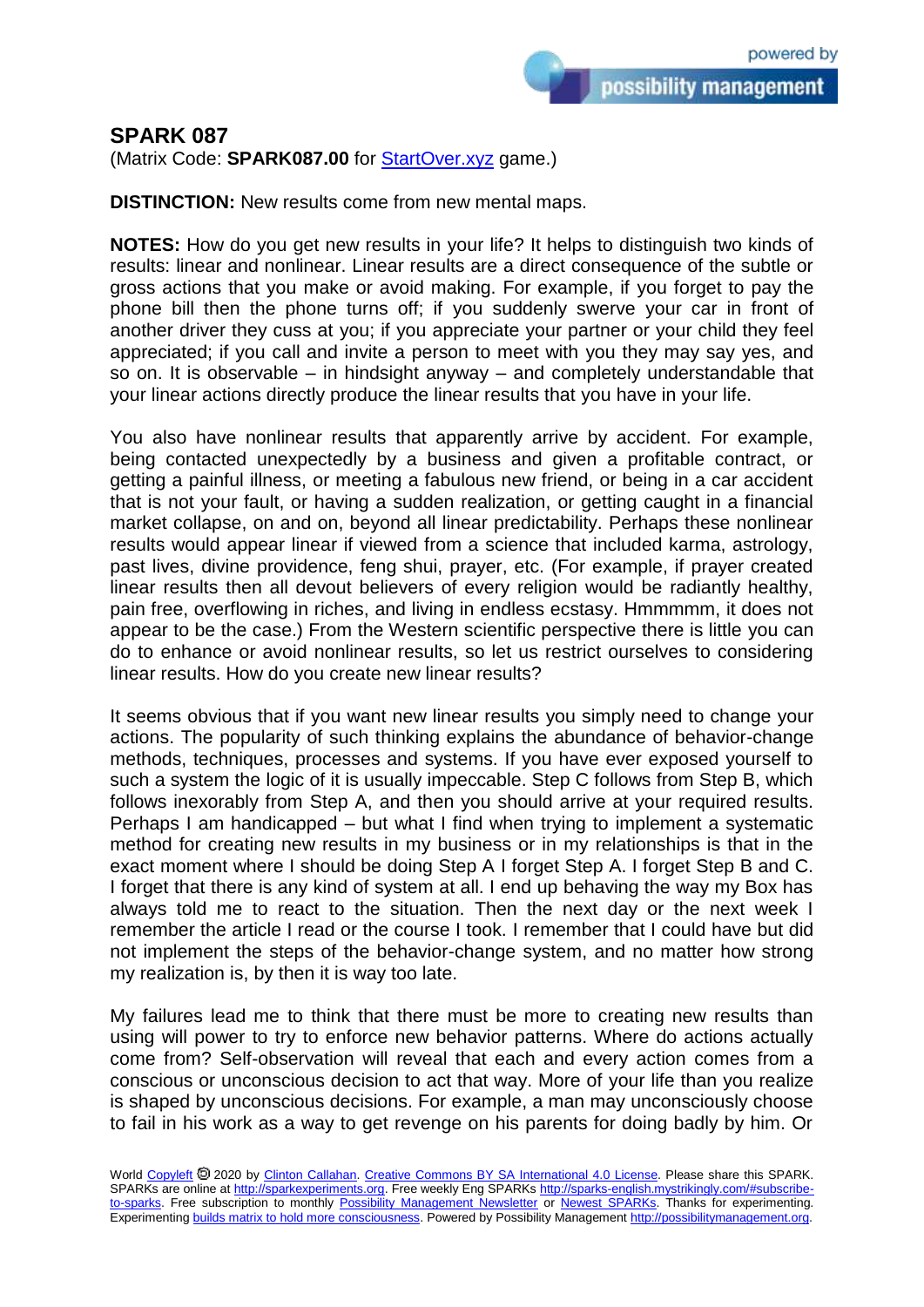he might unconsciously choose to succeed in his work for the same reason. These may be unconscious life decisions, but they are decisions nonetheless.

Where do new decisions come from? You can only make new decisions when you have an expanded field of options to choose from. If you have no awareness of new possibilities you cannot make new choices. So where do new possibilities come from? You gain awareness of new possibilities from new mental maps that offer ways of looking at things that make previously unconscious decisions conscious.

Obviously new results come from new behaviors, but the new behaviors actually originate in new *mental maps*! It is by changing your mental maps that new results become possible in your life! Alrighty then, what are mental maps? A mental map is a meme assembly through which you interact with the world. Memes are comparable to genes. Genes are the smallest instruction for designing your body. Memes are the smallest instruction for designing your Box. Memes are classified into categories such as ideas, beliefs, attitudes, opinions, expectations, assumptions, interpretations, drivers, conclusions, memories, visions, and so on. The memes of your mental maps format your interactions with the world like the operating system of a computer formats its interactions with you.

Think of the old flat-world mental map. Due to its inherent design if you sailed away from known territory you would fall off the world and die. The flat-world map thus created Europe with cultures that were geographically close but memetically isolated so they evolved surprisingly unique languages, customs, foods, etc. People would be born, grow up, have families, work and die in a fifteen kilometer radius because their mental map said it was highly dangerous to leave known territory. Here is a question: when we started using a round-world map instead of a flat-world map, did we really get new possibilities? Yes, we learned that we could sail as far away as we wanted from known territory and we could not fall off the earth. Next question: when we started using a round-world map did the planet itself change? No, of course not. The planet stays the same no matter what map we use. A new map gives you new possibilities because *you do not interact with the world as it is – you interact through your mental maps of the world*. Your Box's memetic formulations determine what is possible for you. This means that if you can start using a new map then you can enter a whole new world!

## **EXPERIMENTS:**

**SPARK087.01** Start using a new mental map. The new mental map is this: *Every action happens by decision*. For example, if you were to drink a glass of water you might think it happens by one decision – to drink a glass of water. The experiment is to discover that drinking a glass of water involves a hundred actions and each action comes from its own presently unconscious decision. The experiment is to make your multiplicity of decisions conscious because each new conscious decision is a new point where you could diverge and make a different decision. Thee times a day decide to pause your previously decided actions in the beginning, in the middle, and just before the end. For example, decide to take a drink of water. Reach out but stop just before touching your glass. Make a conscious decision then touch your glass but do not pick it up. Make the conscious decision to pick up your glass and bring it to

World [Copyleft](https://en.wikipedia.org/wiki/Copyleft) <sup>®</sup> 2020 by [Clinton Callahan.](http://clintoncallahan.mystrikingly.com/) [Creative Commons BY SA International 4.0 License.](https://creativecommons.org/licenses/by-sa/4.0/) Please share this SPARK. SPARKs are online at [http://sparkexperiments.org.](http://sparks-english.mystrikingly.com/) Free weekly Eng SPARKs [http://sparks-english.mystrikingly.com/#subscribe](http://sparks-english.mystrikingly.com/#subscribe-to-sparks)[to-sparks.](http://sparks-english.mystrikingly.com/#subscribe-to-sparks) Free subscription to monthly [Possibility Management Newsletter](https://possibilitymanagement.org/news/) or [Newest SPARKs.](https://www.clintoncallahan.org/newsletter-1) Thanks for experimenting. Experimentin[g builds matrix to hold more consciousness.](http://spaceport.mystrikingly.com/) Powered by Possibility Managemen[t http://possibilitymanagement.org.](http://possibilitymanagement.org/)